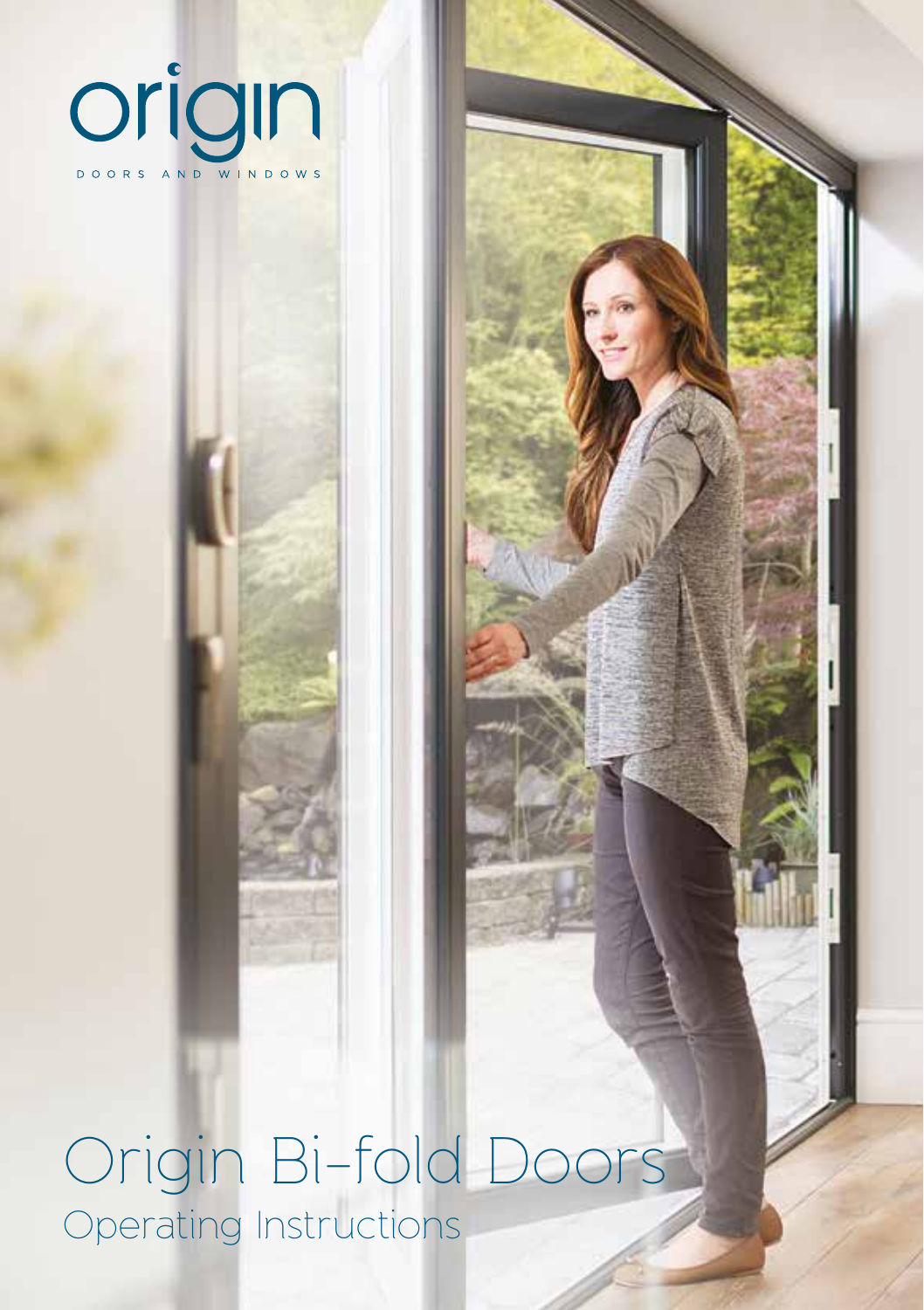## Opening the doors

- **1.** Insert the key into the lock on the lead door, turn it 360° to unlock the door and remove.
- **2.** Open the now unlocked door and fold it back onto the magnetic keep on the adjacent door.
- **3.** To open the remaining doors, **A** rotate the slave handle(s) 180° to release the shoot bolts.
- **4.** For doors opening out, **D** push the door frame above the D-handle and  $\bigcirc$  guide the doors open fully, ensuring that the lead door remains against its magnet at all times.

For doors opening in, gently pull on the slave handle to start the doors in motion. Once away from the tracks, release the handle and guide them to the fully open position using the opposite side of the door which is closest to the tracks.







### Systems with a lead door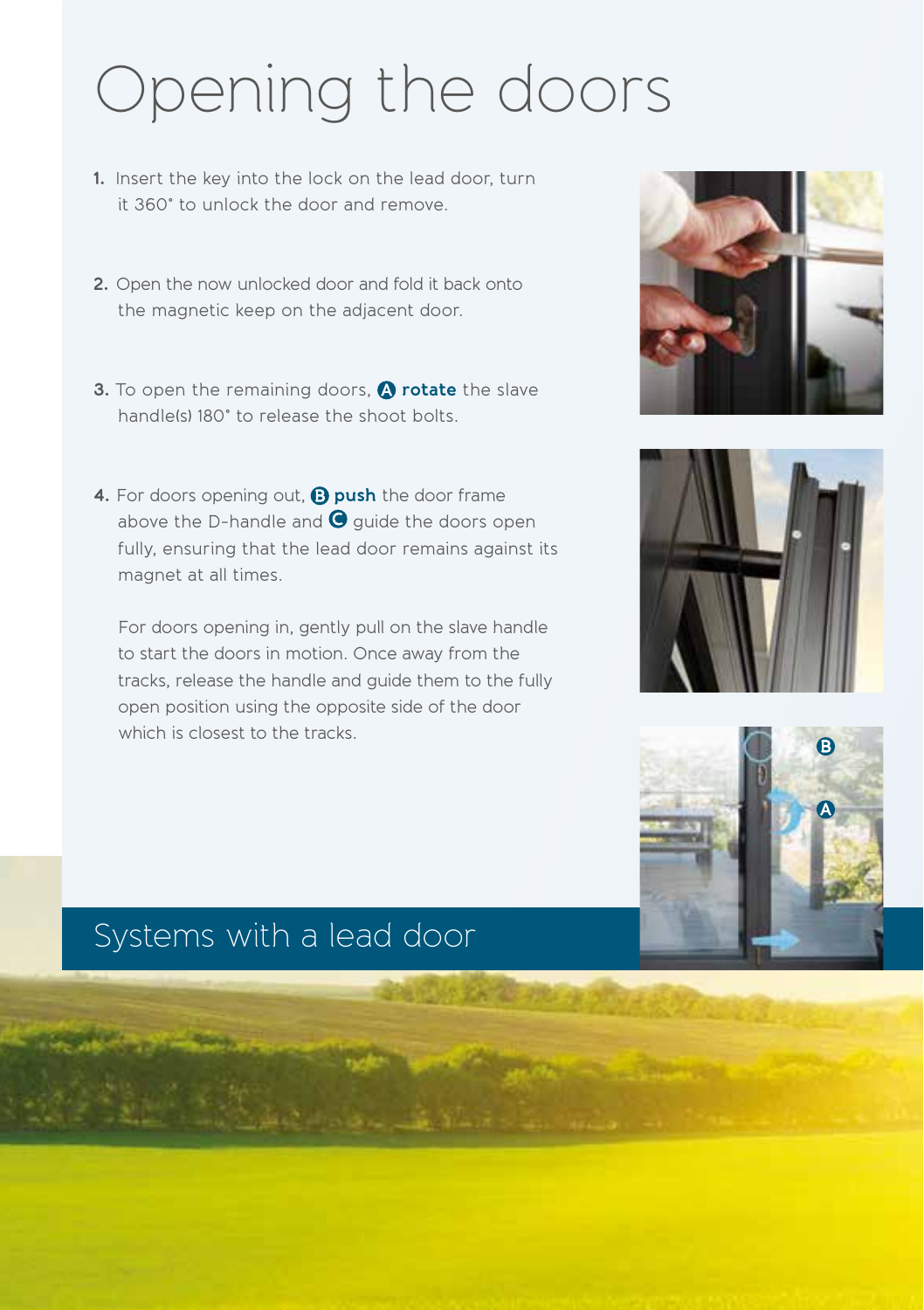# Closing the doors

- **1.** Place your hand between the two doors closest to the wall and **Q** guide along the track.<sup>\*</sup>
- **2.** For doors opening out, **D** pull the D-handle to close the doors. Lock them into place by  $\bigodot$  rotating the slave handle(s) 180°.

For even door sets opening in, gently pull on the finger pull handle to start the doors in motion. Once on the tracks and shut, release the handle and lock the doors into place by rotating the slave handle(s) 180°. Follow all other steps in order to ensure your doors are fully secure after closing.

- **3.** Repeat the previous steps until all slave handles are in the locked position.
- **4.** Using the lead door handle, pull the door from the magnetic keep and close.
- **5.** Lift the handle up to engage the locks.
- **6.** Insert the key into the lock, rotate it 360° to lock and remove.





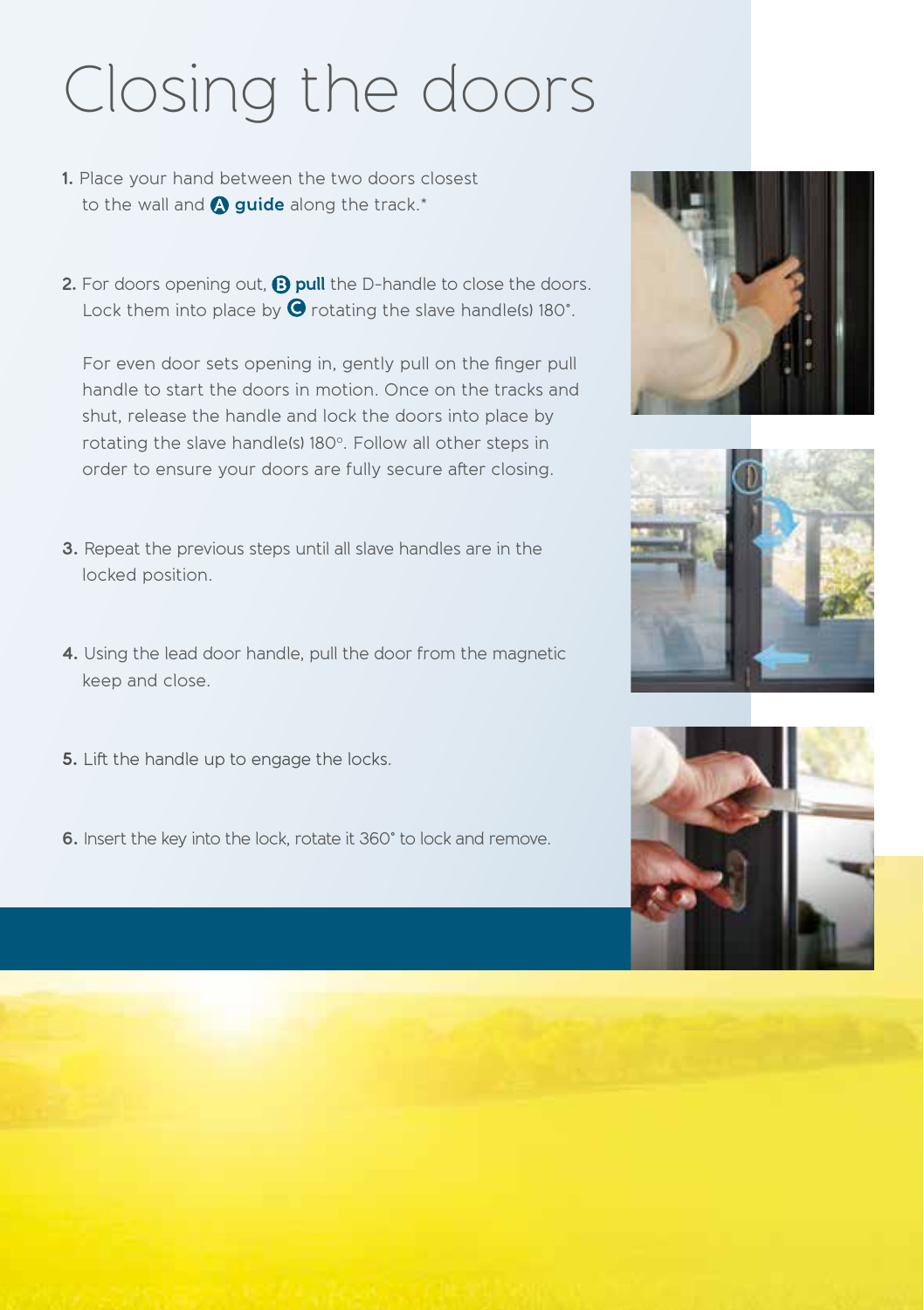## Opening the doors

- **1.** If keyed locking is installed, insert the key into the lock, turn it 360° and remove.
- **2.** Rotate all slave handles 180° (90° if keyed locking installed).
- **3.** For doors opening out, push the door frame above the slave handle and guide open the doors fully.

For doors opening in, gently pull on the slave handle to start the doors in motion. Once away from the tracks, release the handle and guide them to the fully open position using the opposite side of the door which is closest to the tracks.







### Systems without a lead door

### Helpful hints and tips:

Always remove the key from the lock to prevent damage occurring to the lock and adjacent doors.

The lead door is always the first door to open and the last to close.

The lead door must remain attached to the magnetic keep when the doors are open and in operation.

Neither the slave handle or lever handles should be used to pull the doors along the track or into the closed position.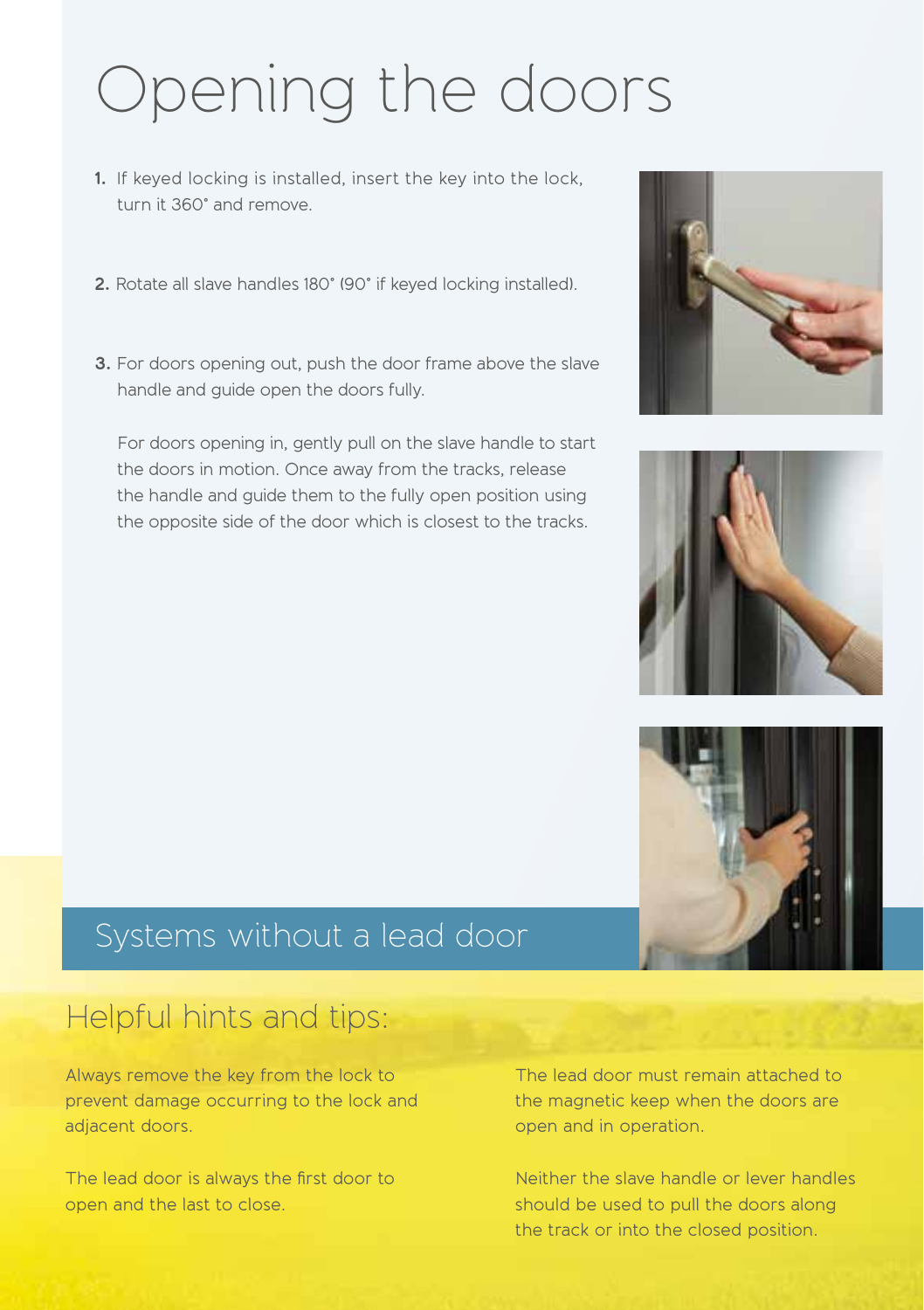# Closing the doors

**1.** For doors opening out, place your hand between the two doors closest to the wall and guide the doors along the track.\*

For doors opening in, push the frame until the doors are closed.

- **2.** Once closed, lock the doors into place by rotating the slave handle(s) 180° (90° if keyed locking installed).
- **3.** Repeat the previous steps until all slave handles are in the locked position.
- **4.** If keyed locking is installed, insert the key, rotate 360° and remove.





Origin accept no warranty claims for damage caused by keys being left in the locks or for slave handles being misused.

 $C_{21}$  ,  $C_{12}$ 

\*Please note, the door restrictor (on odd sets, French doors and single doors only) restricts the door from opening beyond the optimum opening point and is not to be used as a permanent solution to prevent the door from closing. DO NOT USE IN WINDY CONDITIONS.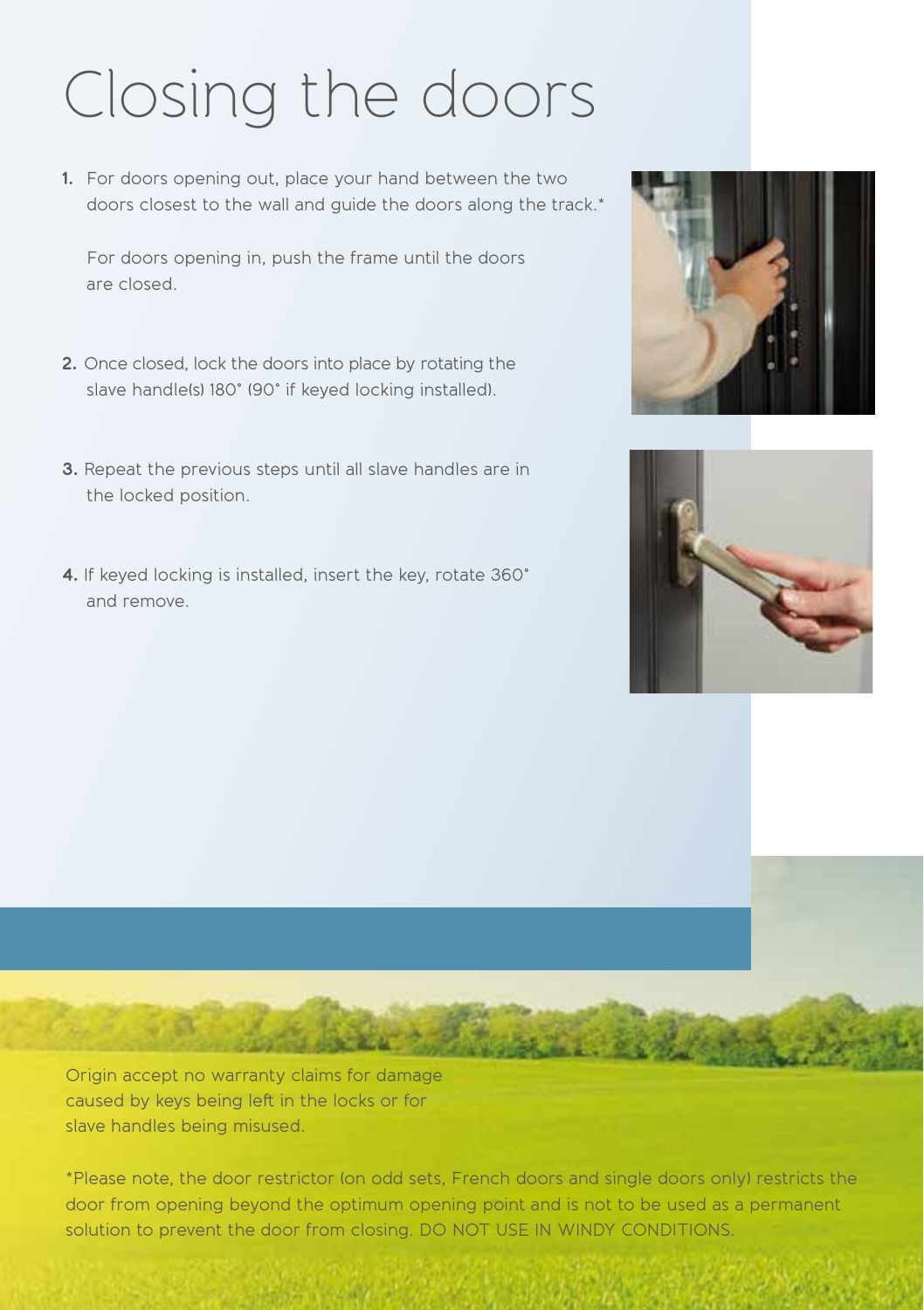### Maintenance Instructions

Your Origin Doors contain mechanical moving parts that will need to be lubricated periodically. This will include the hinges, multipoint lock, handles and the trolley wheels in the top and bottom track. Lubricate using silicone spray or grease and wipe away any excess with a non-abrasive cloth.

## Routine Care of your Origin Doors

#### **Powder coated aluminium profile**

Use a light, soapy solution (such as a washed down baby bath product) and non-abrasive cloth to wipe dirt from the doors. Washing up liquid is not recommended, and do not use solvent based cleaning products. Please also refrain from using an abrasive cloth such as a scouring pad as the doors can be scratched.

If you are in a marine environment, the doors and hardware should be washed down on a weekly basis with fresh water as it is common for harmful deposits to build up.

#### **"QLon" seals**

Use a light, soapy solution and non-abrasive cloth to gently clean these. Do not use solvent based cleaning products on the seals.

#### **Tracks**

Use a small brush to loosen any debris from the track. Using a suitable vacuum cleaner with a thin attachment, vacuum up the debris in the track. Do not allow debris to build up in the track as this will affect the operation.

### Home Maintenance Log (tick the appropriate action taken on the date)

| Date | <b>Cleaning Frames</b> | Lubricating | <b>Hoovering Tracks</b> | <b>Initials</b> |
|------|------------------------|-------------|-------------------------|-----------------|
|      |                        |             |                         |                 |
|      |                        |             |                         |                 |
|      |                        |             |                         |                 |
|      |                        |             |                         |                 |
|      |                        |             |                         |                 |
|      |                        |             |                         |                 |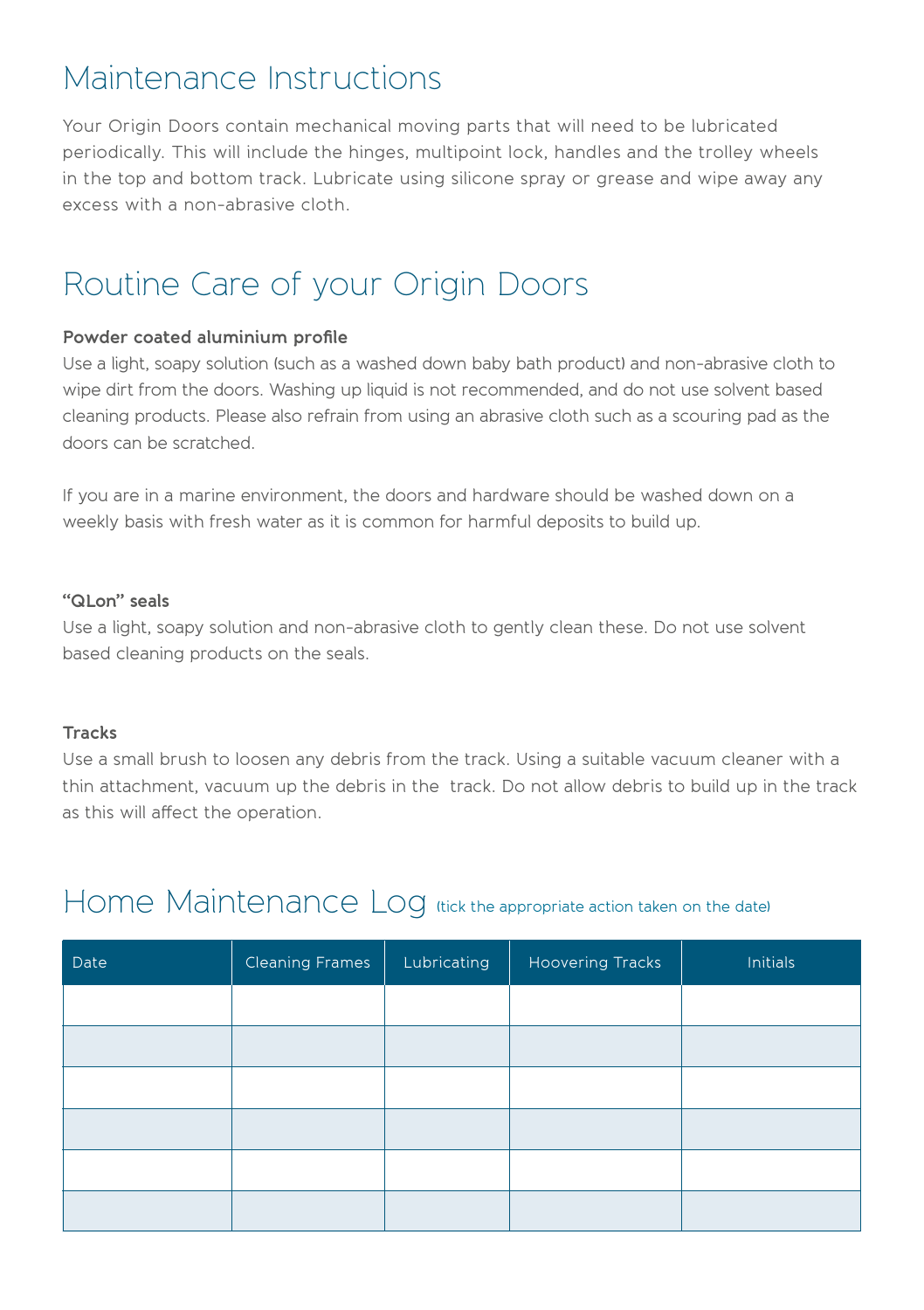| Date | Cleaning Frames | Lubricating | Hoovering Tracks | Initials |
|------|-----------------|-------------|------------------|----------|
|      |                 |             |                  |          |
|      |                 |             |                  |          |
|      |                 |             |                  |          |
|      |                 |             |                  |          |
|      |                 |             |                  |          |
|      |                 |             |                  |          |
|      |                 |             |                  |          |
|      |                 |             |                  |          |
|      |                 |             |                  |          |
|      |                 |             |                  |          |
|      |                 |             |                  |          |
|      |                 |             |                  |          |
|      |                 |             |                  |          |
|      |                 |             |                  |          |
|      |                 |             |                  |          |
|      |                 |             |                  |          |
|      |                 |             |                  |          |
|      |                 |             |                  |          |
|      |                 |             |                  |          |
|      |                 |             |                  |          |
|      |                 |             |                  |          |
|      |                 |             |                  |          |
|      |                 |             |                  |          |
|      |                 |             |                  |          |
|      |                 |             |                  |          |
|      |                 |             |                  |          |
|      |                 |             |                  |          |